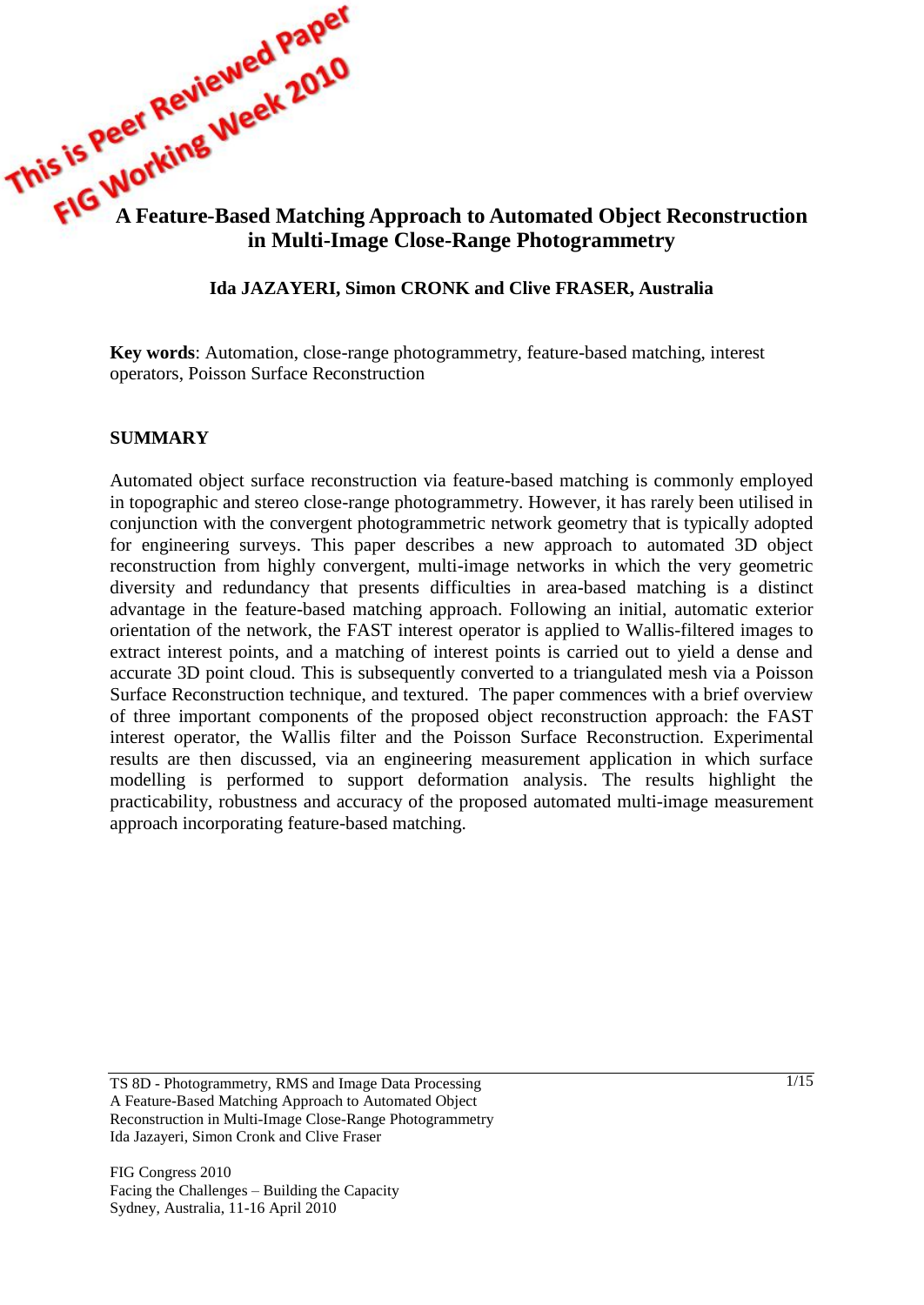# **A Feature-Based Matching Approach to Automated Object Reconstruction in Multi-Image Close-Range Photogrammetry**

## **Ida JAZAYERI, Simon CRONK and Clive FRASER, Australia**

## **1. INTRODUCTION**

Automated object surface reconstruction from convergent, multi-image close-range photogrammetric networks is commonly employed in high-precision large-scale industrial metrology and engineering surveys. To achieve high-precision, very accurate image point correspondence is required, and this has meant that distinct, artificial targetting is employed, with the targets nowadays generally being either projected onto the object or made of highcontrast, retroreflective material. In addition to the fact that distinct targetted points are of primary interest in many measurement applications, the accuracy and geometric constraints imposed upon image matching within stereo photogrammetry mostly preclude the application of area-based image matching approaches for surface reconstruction of unsignalised objects. Within topographic and stereo close-range photogrammetry, feature-based matching offers an alternative approach to area-based matching via cross correlation or least-squares matching, yet this technique has rarely been employed in conjunction with the highly convergent photogrammetric network geometry that is commonly utilised for engineering surveys.

The creation of 3D models using photogrammetric techniques involves the following phases: image pre-processing, camera calibration and network orientation, image scanning for point detection, surface measurement and triangulation, blunder detection and statistical filtering, mesh generation and texturing, and visualization and analysis. The topic of this paper concerns development of an automated 3D surface measurement strategy suited to multiimage, convergent photogrammetric networks, and that is suited to subsequent high-density mesh generation and texturing. Within the proposed approach to 3D object reconstruction in multi-image networks, the very geometric diversity (highly convergent imagery) and redundancy (multi-ray intersection) that presents difficulties in area-based matching is a distinct advantage in the feature-based matching approach. In the following sections, these aspects are discussed and the results of experimental application of an automated 3D modelling approach incorporating these processes are presented to demonstrate the feasibility of the concept.

Shown in Fig.1 is a representative example of a multi-image, convergent photogrammetric network geometry for an object surface reconstruction survey of the type envisaged here. It is noteworthy that the network geometry renders application of area-based matching impractical because of the excessive perspective disparity and the fact that radiometric similarity cannot be assumed for corresponding feature points. The aim is to recover the surface shape to highresolution and high accuracy, using multi-ray spatial intersection for extracted and matched unsignalised interest points, even in situation where the object shape is relatively complex.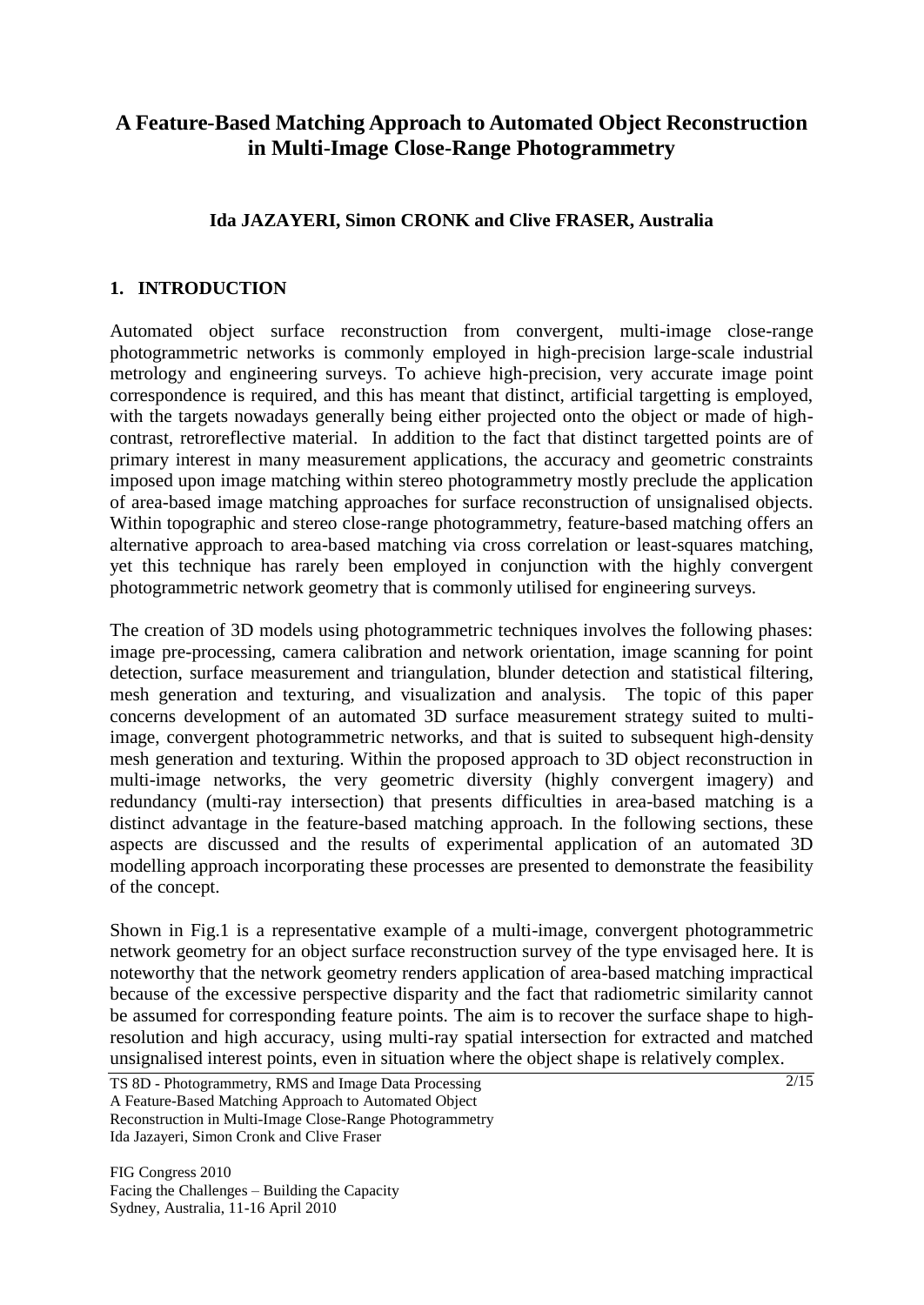As a starting point to the proposed feature-based matching approach there has been acceptance of the necessary prerequisite of having a precise exterior orientation for the multiimage network. This is achieved via coded targets, as is common in industrial vision metrology (e.g. Fraser, 2006; Cronk et al., 2006). Thus, in order to achieve the research goal of automated object reconstruction and modelling, attention needs to focus upon two areas: the image scanning/measurement stage, which comprises image pre-processing and interest point detection to provide the features to be matched, and upon the mesh generation for the measured object surfaces. These issues are addressed in the following sections. First, the FAST interest operator, which has been found to be optimal for feature point detection, is overviewed. Second, pre-processing via the Wallis filter is described, since this step has been found to enhance the performance of the FAST operator and subsequent feature-based matching. Thirdly, a Poisson surface reconstruction approach for mesh generation is described. Integration of these concepts into an automated close-range photogrammetric orientation system that utilises coded targets, and possibly uncoded signalised points as well, has enabled realization of a fully automatic object reconstruction and modelling system. Application of the system will be highlighted, with the chosen example involving surface deformation monitoring.



Figure 1: Example network geometry for object surface measurement.

## **2. THE FAST INTEREST POINT OPERATOR**

Interest operators were first developed in the 1970's and since then a number of different algorithms have been developed and presented. For more complete accounts of the range of interest operators, the reader is referred to Schmid et al. (2000), Rodehorst & Koschan (2006) and Remondino (2006). Interest operators detect features of interest in an image, such as corners, edges or regions, and in photogrammetric object reconstruction they are employed to find interest points for matching across multiple images. High quality interest points are required as a preliminary step in this surface measurement process for generating highaccuracy 3D models.

The FAST (Features from Accelerated Segment Test) algorithm, developed by Rosten and Drummond (2006), is a high speed feature detector with strong repeatability properties suited to real-time frame-rate applications, which can perform interest point detection at live PAL

TS 8D - Photogrammetry, RMS and Image Data Processing A Feature-Based Matching Approach to Automated Object Reconstruction in Multi-Image Close-Range Photogrammetry Ida Jazayeri, Simon Cronk and Clive Fraser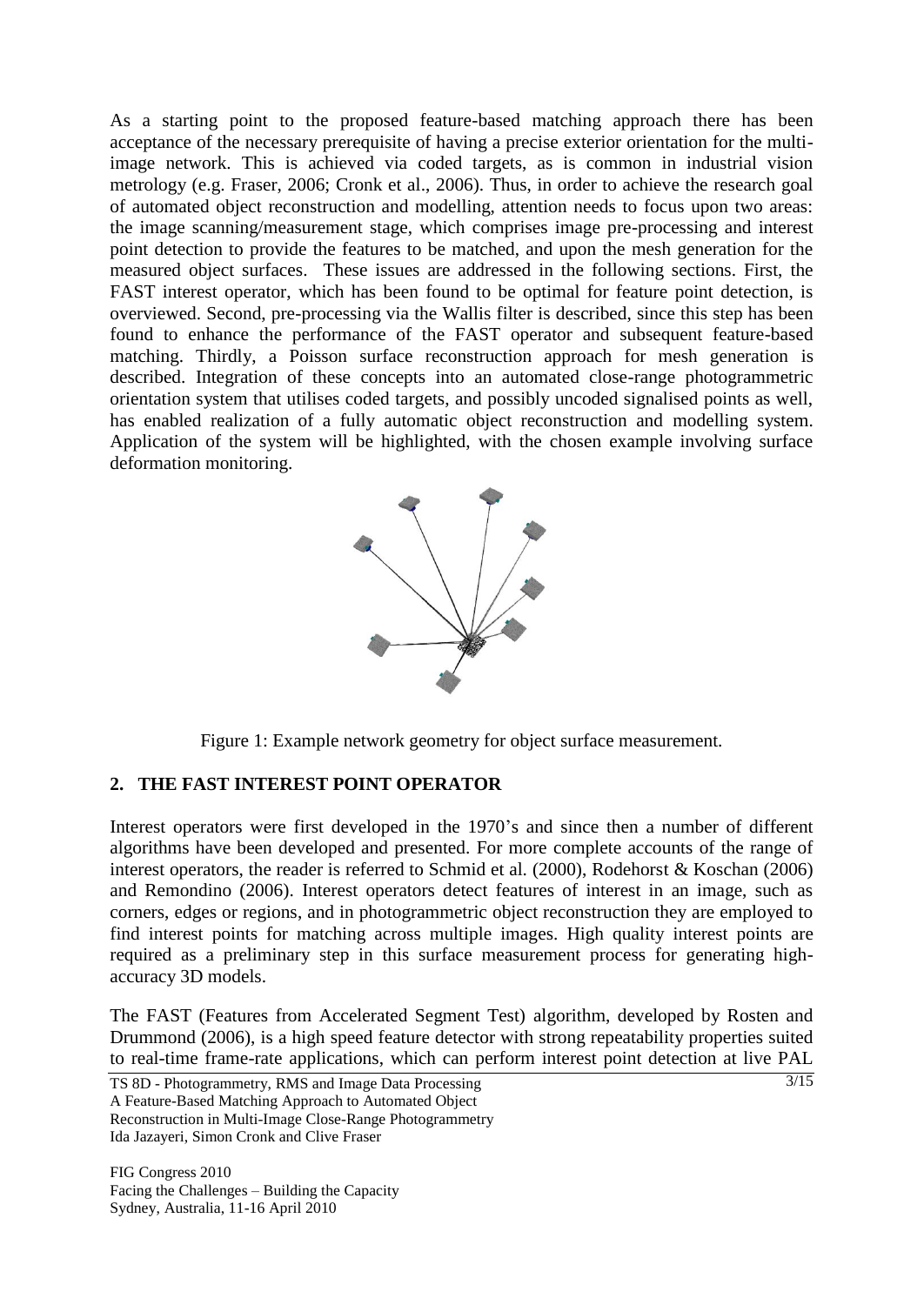video full-frame rate using less than 7% of the available processing time. A further attribute of the FAST operator, which is of critical importance for image-based modelling from convergent networks, is its invariance to rotation and changes in scale. This represents better performance than many preceding algorithms, including the SIFT operator (Lowe, 2004).

The FAST algorithm is similar in operation to the more familiar SUSAN algorithm developed by Smith and Brady (1997), in that the detector examines a small patch in an image and assesses whether or not it 'looks' like a corner. A circular window is scanned across the image and the intensity values of the pixels within or around the window are compared to that of the central pixel. The algorithm considers a circle of 16 pixels around the corner candidate *p*, as illustrated in Fig. 2, and an interest point is indicated when a set of *n* contiguous pixels in the circle are all brighter than the candidate pixel  $I_p$  plus a threshold *t*, or all darker than  $I_p \leq t$ .



Figure 2: 16-pixel circle used by FAST operator.

For each location on the circle  $x \in \{1..16\}$ , the pixel at that location relative to p (denoted  $p \rightarrow$ *x*) can have one of the three states:

e of the three states:  
\n
$$
S_{p\to x} = \begin{cases} d, & I_{p\to x} \le I_p \le t \text{ (darker)} \\ s, & I_p \le t < I_{p\to x} < I_p + t \text{ (similar)} \\ b, & I_p + t < I_{p\to x} \text{ (brighter)} \end{cases}
$$
\n(1)

For each *x*,  $S_{p\to x}$  is computed for all  $p \in P$ , the set of all pixels in all training images. This divides P into three subsets  $P_d$ ,  $P_s$  or  $P_b$  where each interest point candidate p is assigned a *PS*<sub>*p*→</sub> *x* value. A Boolean variable  $K_p$  is then assigned a true value for *p* being an interest point and a false value otherwise. The algorithm selects an *x*-value based on the entropy of  $K_p$  to provide information about whether the candidate pixel is an interest point. Following determination of the optimal *x-value*, the process is applied recursively on all three subsets and it only terminates when the entropy of a subset is zero. This means that when all *p* values in the subset have the same value as  $K_p$ , they are all either interest points or non-interest points. A decision tree that classifies all detected points is created from the output of this process, and this is then converted into computer code which is compiled twice for optimisation and used as a corner detector.

The final computation stage of the FAST algorithm involves computation of a corner response function, where non-maximal suppression can be applied, setting a quality measure directly to each candidate corner. The FAST operator does not directly compute a corner response

TS 8D - Photogrammetry, RMS and Image Data Processing A Feature-Based Matching Approach to Automated Object Reconstruction in Multi-Image Close-Range Photogrammetry Ida Jazayeri, Simon Cronk and Clive Fraser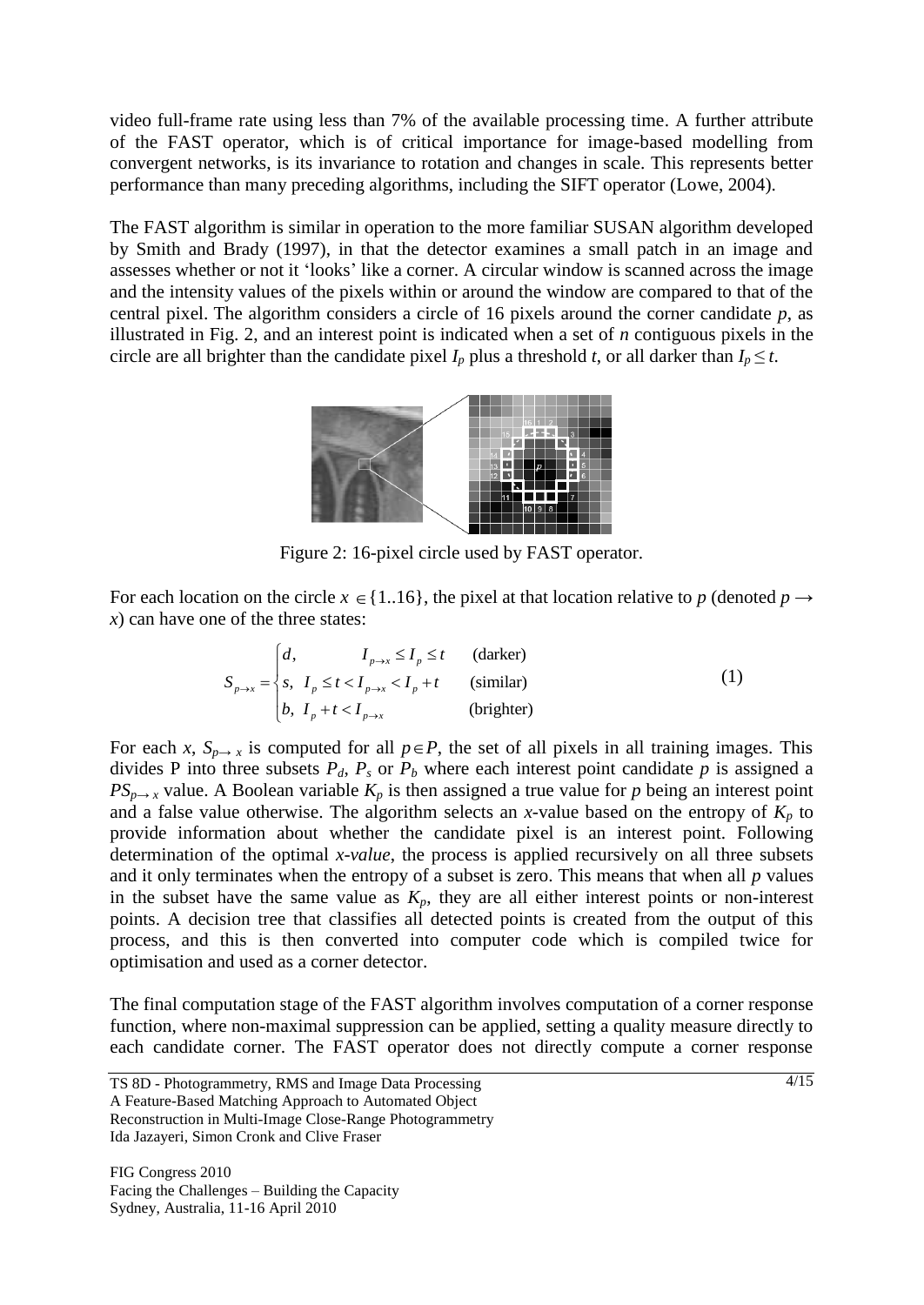function and therefore a non-maximal suppression cannot be applied to the resulting features. Instead, a score function *V* is computed for each detected interest point and non-maximal suppression is applied to remove points that have an adjacent point with a higher *V*-value. The score function is the sum of the absolute difference between the pixels in the contiguous arc, the centre pixel being given by:

$$
V = \max \left( \sum_{x \in S_{bright}} \left| I_{p \to x} \le I_p \right| \le t, \quad \sum_{x \in S_{dark}} \left| I_p \le I_{p \to x} \right| \le t \right)
$$
 (2)

The *V* score can be used as a quality control measure in post-processing to remove interest points below a chosen threshold. Higher quality interest points, ie points with the highest *V*value or absolute difference between pixel intensities in the contiguous arc and the centre pixel, are retained. Jazayeri et al. (2009) have reported upon the performance of the FAST operator, in comparison to the SUSAN and often adopted Foerstner operators.

#### **3. WALLIS FILTER**

Enhancement of the images forming the convergent photogrammetric network through preprocessing is often warranted for subsequent feature extraction and image matching (e.g. Baltsavias, 1991; Baltsavias et al., 1996). In the authors' experience, this is indeed the case when utilising the FAST operator. In the proposed approach, the Wallis filter (Wallis, 1976) is applied for this purpose, since studies have shown that interest operators typically find more suitable points on imagery that has been pre-processed with this filter (eg Remondino, 2006; Ohdake & Chikatsu, 2005; Seiz et al., 2002). The Wallis algorithm is adaptive and adjusts pixel brightness values in local areas only, as opposed to a global contrast filter, which applies the same level of contrast throughout an entire image. The resulting image contains greater detail in both low and high level contrast regions concurrently, ensuring that good local enhancement is achieved throughout the entire image. As a result of testing a number of smoothing filters, it was found that the Wallis filter is a most suitable choice considering its ability to provide greater detail in shadowed areas and saturated areas simultaneously, thus allowing a greater number of interest points to be detected. Further details on the Wallis filter in the context of the present investigation are provided in Jazayeri et al. (2009).

#### **4. POISSON SURFACE RECONSTRUCTION**

Following the final photogrammetric triangulation stage, a dense, unstructured cloud of 3D points is determined on the object surface(s). For the purposes of 3D modelling and later texturing and visualization, a 3D mesh needs to be generated from the point cloud. A Poisson Surface Reconstruction technique, developed by Kazhdan et al. (2006), has been adopted for mesh generation. The technique is a novel approach that expresses surface reconstruction as the solution to a Poisson equation. Kazhdan et al. (2006) demonstrate that the Poisson algorithm can facilitate the reconstruction of surfaces with greater detail than previously achievable.

TS 8D - Photogrammetry, RMS and Image Data Processing A Feature-Based Matching Approach to Automated Object Reconstruction in Multi-Image Close-Range Photogrammetry Ida Jazayeri, Simon Cronk and Clive Fraser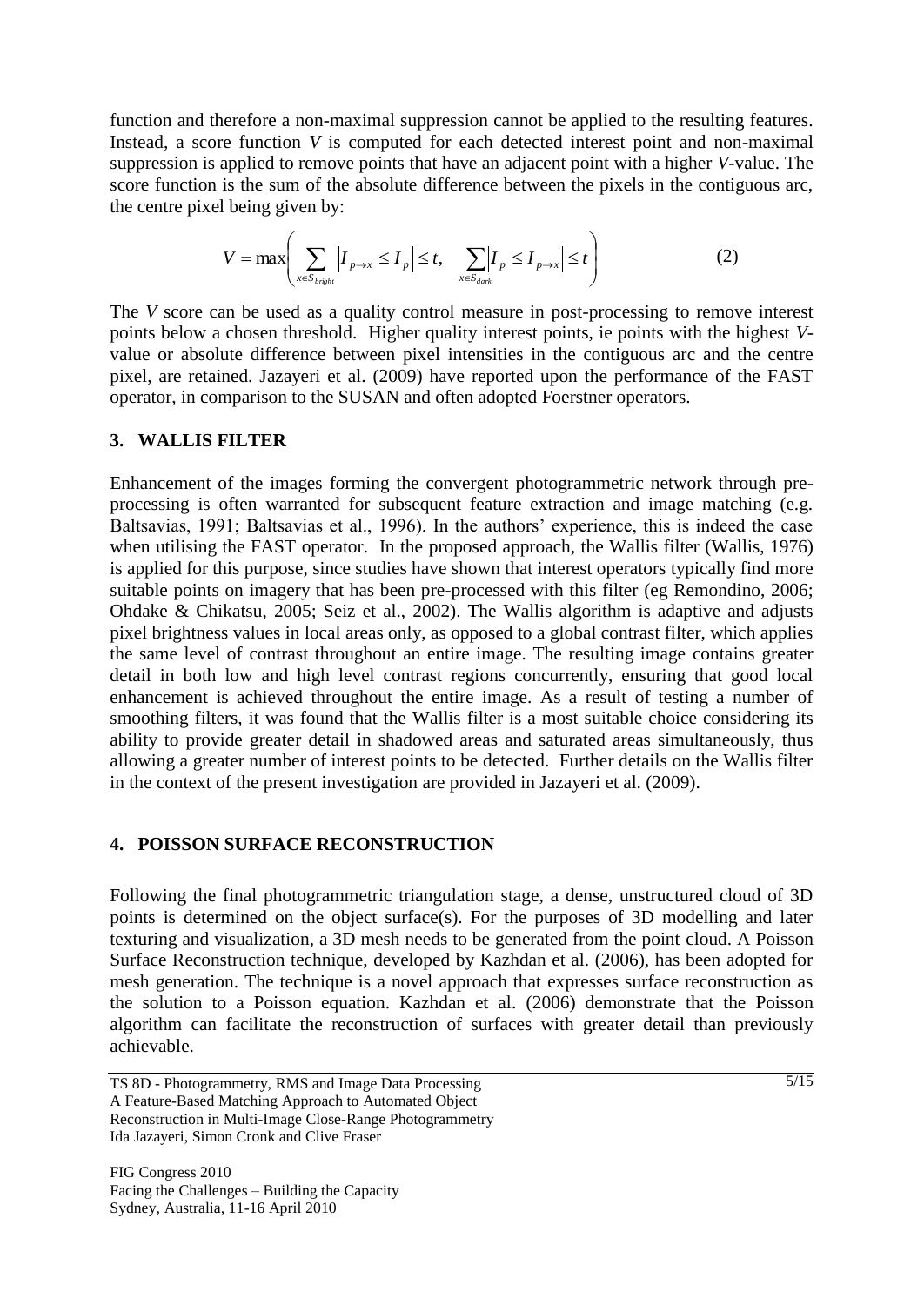The adopted algorithm, which employs an implicit function framework, computes a 3D indicator function; that is, a function that is defined as '1' at points inside the model and '0' outside. It then obtains the reconstructed surface by extracting the isosurface. The algorithm is based on an observation that there is an integral relationship between oriented points sampled from the surface of a model and the indicator function of the model. More specifically, the gradient of the indicator function is a vector field that is zero almost everywhere, except at points near the surface, where it is equal to the inward surface normal. A relationship between the gradient of the indicator function and an integral of the surface normal field is derived in order to compute the vector field  $\vec{v}$  of the oriented points. An explicit computation of the vector field would result in a vector field with unbounded values at the surface boundary, so here the indicator function is implicitly solved by convolving the function by a smoothing filter and then considering the gradient of the smoothed function.

Kazhdan et al. (2006) have transformed the computation of the indicator function into a standard Poisson problem. The scalar function  $\chi$ , namely the indicator function, whose Laplacian (divergence of gradient) equals the divergence of the vector field  $\vec{v}$ , is computed:

$$
\Delta \chi \equiv \nabla. \nabla \chi = \nabla. \overrightarrow{V} \tag{3}
$$

The input data  $\overline{S}$  is a set of samples  $\overline{S} \in \overline{S}$ , where each sample consists of a point  $\overline{S} \cdot \overline{P}$  and an inward-facing normal  $5. N$ . Each sample is assumed to lie on or near the surface  $\partial M$  of an unknown model  $M$ . The input set of oriented points provides precisely enough information to approximate the surface integral with a discrete summation. The input point set  $\overline{P}$  is used to partition  $\partial M$  into distinct patches P<sub>s</sub>  $\subset \partial M$ , and to approximate the surface integral over a patch  $P_s$  by the value at point sample  $\mathcal{F} \cdot \mathcal{P}$ , scaled by the area of the patch:

$$
\nabla \left( \chi_M * F \right) \left( q \right) = \sum_{S \in S} \int_{\mathcal{P}_S} \bigcap_{S} \big[ F_p \left( q \right) \overrightarrow{N}_{\partial M} \left( p \right) \big] dp
$$
\n
$$
\approx \sum_{S \in S} \left| P_S \right| F_{S, p} \left( q \right) S, \overrightarrow{N} \equiv \overrightarrow{V} \left( q \right)
$$
\n
$$
(4)
$$

Here  $\tilde{F}(q)$  is a smoothing filter and  $\vec{N}_{\partial M}(p)$  is the inward surface normal at  $p \in \partial M$ . Following determination of the vector field  $\vec{v}$ , the Poisson Surface Reconstruction can solve for the indicator function  $\bar{x}$  such that  $\nabla \bar{x} = \vec{v}$ . However since  $\vec{v}$  is not integrable, the algorithm cannot find a direct and explicit solution, and instead adopts a least squares solution, after which the divergence operator is applied to form the standard Poisson equation:

$$
\Delta \chi = \nabla. \vec{V} \tag{5}
$$

A Feature-Based Matching Approach to Automated Object Reconstruction in Multi-Image Close-Range Photogrammetry Ida Jazayeri, Simon Cronk and Clive Fraser

FIG Congress 2010 Facing the Challenges – Building the Capacity Sydney, Australia, 11-16 April 2010

 $\sqrt{6/15}$ 

TS 8D - Photogrammetry, RMS and Image Data Processing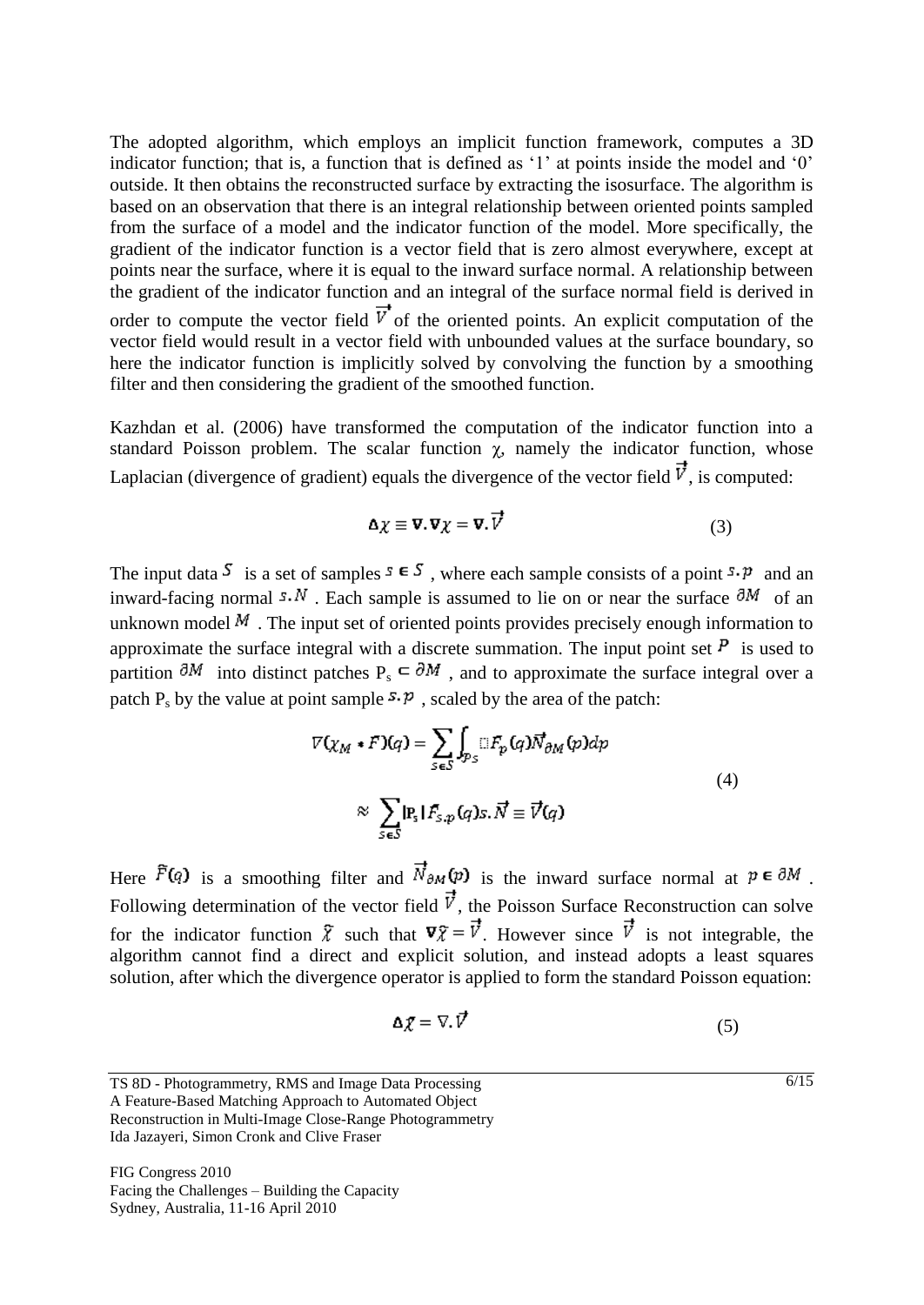An advantage of the Poisson Surface Reconstruction is that it can be extended to reconstruct non-uniform samples. This is of particular importance to this research as the point clouds generated from the FAST operator are sporadic. The approach in Kazhdan et al. (2006) is to estimate the local sampling density and then scale the contribution of each point accordingly. The algorithm uses a weight function, namely a Kernel density estimator to assign a weight to each point. However rather than simply scaling the magnitude of a fixed-width kernel associated with each point, the algorithm additionally adapts the kernel width. This enables the reconstruction to maintain sharp features in areas of dense sampling while also providing a smooth reconstruction of the surface in areas with sparsely sampled points.

There are a number of advantages to formulating surface reconstruction as a Poisson equation. Poisson systems are well known for their resilience in the presence of imperfect data. In addition, the Poisson Surface Reconstruction recovers the global best-fit model that considers all the input data at once, creating very smooth surfaces that robustly approximate noisy data and requires very little or no post-processing. Finally, since the gradient of the implicit function is constrained at all spatial points, the Poisson Surface Reconstruction attends to spurious 'off-surface' points and succeeds in returning a seamless mesh that closely approximates the input data. The Poisson Surface Reconstruction algorithm is implemented in the Computational Geometry Algorithms Library (CGAL, http://www.cgal.org).

## **5. EXPERIMENTAL TESTING PROGRAM**

The experimental testing program conducted to evaluate the multi-ray feature-based matching approach to close-range photogrammetric object reconstruction comprised three phases. The first assessed both the Wallis filter and the degree to which it enhanced interest operator performance, the second evaluated the FAST operator for high-accuracy photogrammetric object reconstruction, and the third assessed the Poisson Surface Reconstruction approach for high-accuracy 3D mesh generation. The object used in the experimental testing was a deformed aluminium plate with graph paper affixed to the surface for quantitative assessment, as illustrated in Fig. 3. These plates are used as surface protection layers in various engineering applications. The plate was then imaged using the convergent network arrangement shown in Fig. 1. Coded targets were placed around the object to facilitate fully automatic network orientation and self-calibration. The resulting exterior orientation was then utilised to determine a dense array of 3D surface points through a feature-based matching of extracted interest points which centred on multi-image point correspondence determination (e.g. Otepka et al., 2002; Sabel, 1999).



TS 8D - Photogrammetry, RMS and Image  $\omega$  as A Feature-Based Matching Approach to Automated Object Reconstruction in Multi-Image Close-Range Photogrammetry Ida Jazayeri, Simon Cronk and Clive Fraser

FIG Congress 2010 Facing the Challenges – Building the Capacity Sydney, Australia, 11-16 April 2010

 $7/15$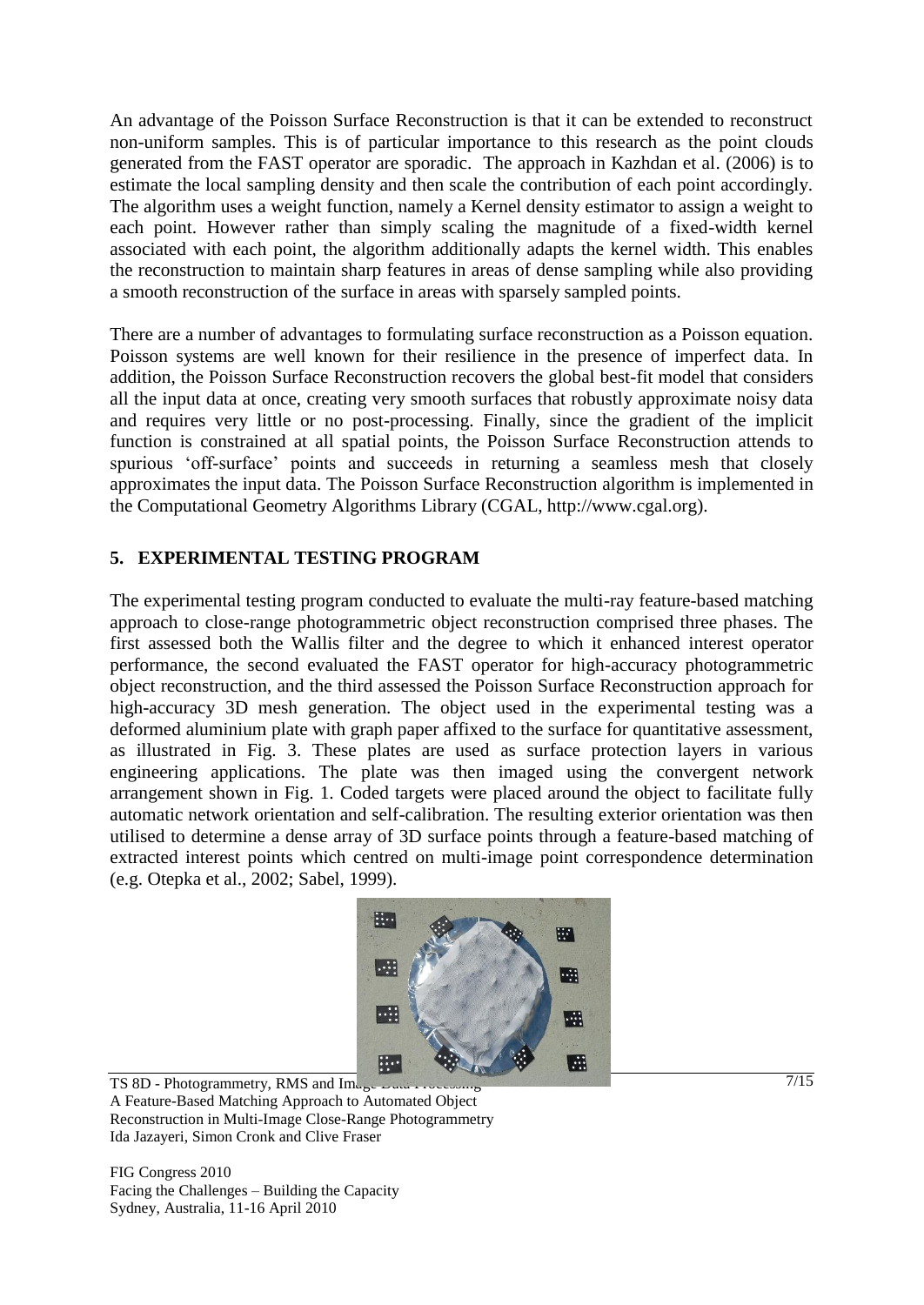Figure 3: Damaged aluminium plate to be modelled for deformation monitoring.

The Wallis filter was first applied to the images of the aluminium plate, and the FAST operator was then run on both the Wallis filtered and original images to ascertain if superior results are obtained when an image enhancement algorithm is applied. For the second phase of testing, the FAST operator was run with different filtering parameters set for the algorithm in order to determine which values would result in the highest accuracy solution with a sufficient number of 3D points. Finally, the Poisson Surface Reconstruction was applied to the resulting point cloud to evaluate its applicability for generation of a high-definition wireframe for the aluminium plate surface.

## **6. RESULTS**

## **6.1 Image Enhancement Results**

The results from the first phase of the experiment indicated that the Wallis filter is indeed a necessary pre-processing function that enables the FAST interest operator to find a greater number of suitable interest points. By applying the Wallis filter, the shadowed areas are brightened and local enhancement is achieved throughout the entire image, as illustrated in Fig. 4a and further discussed in Jazayeri et al. (2009). The result of applying the filter is a normalised image, where the interest operator is able to detect suitable corresponding points in all areas. Issues arising from changes in contrast and illumination are overcome, leading to more repeatable and reliable results.

## **6.2 Interest Operator Results**

The impact of applying the Wallis filter was further assessed in the second phase of the experimental testing, where the results showed that the FAST operator detected on average seven times more interest points on pre-processed images, as highlighted in Figs. 4a to 4c. The results also clearly indicated that the FAST operator is both a very fast and robust algorithm and it yields good localization (positional accuracy) and high point detection reliability, as illustrated both in Fig. 5 and by the results presented in Tables 1 and 2. Table 1 shows the speed and detection rate of the FAST operator when applied to both the original and filtered images. The computation time of the algorithm is a fraction of a second for both images, with over 30,000 interest points being found in the original image and over 200,000 points being detected in 0.3 sec in the Wallis filtered image. The algorithm found points with excellent localization and very few erroneous points were detected. However, to better assess the results of the FAST operator and to obtain a more quantitative measure of its performance, one grid patch on the surface was investigated in more detail.

The results are summarized in Table 2, which shows the total number of points detected, points correctly detected, points missed and points incorrectly detected relative to the total number of points in the selected 11x11grid patch, in which each node should be detected as an

TS 8D - Photogrammetry, RMS and Image Data Processing A Feature-Based Matching Approach to Automated Object Reconstruction in Multi-Image Close-Range Photogrammetry Ida Jazayeri, Simon Cronk and Clive Fraser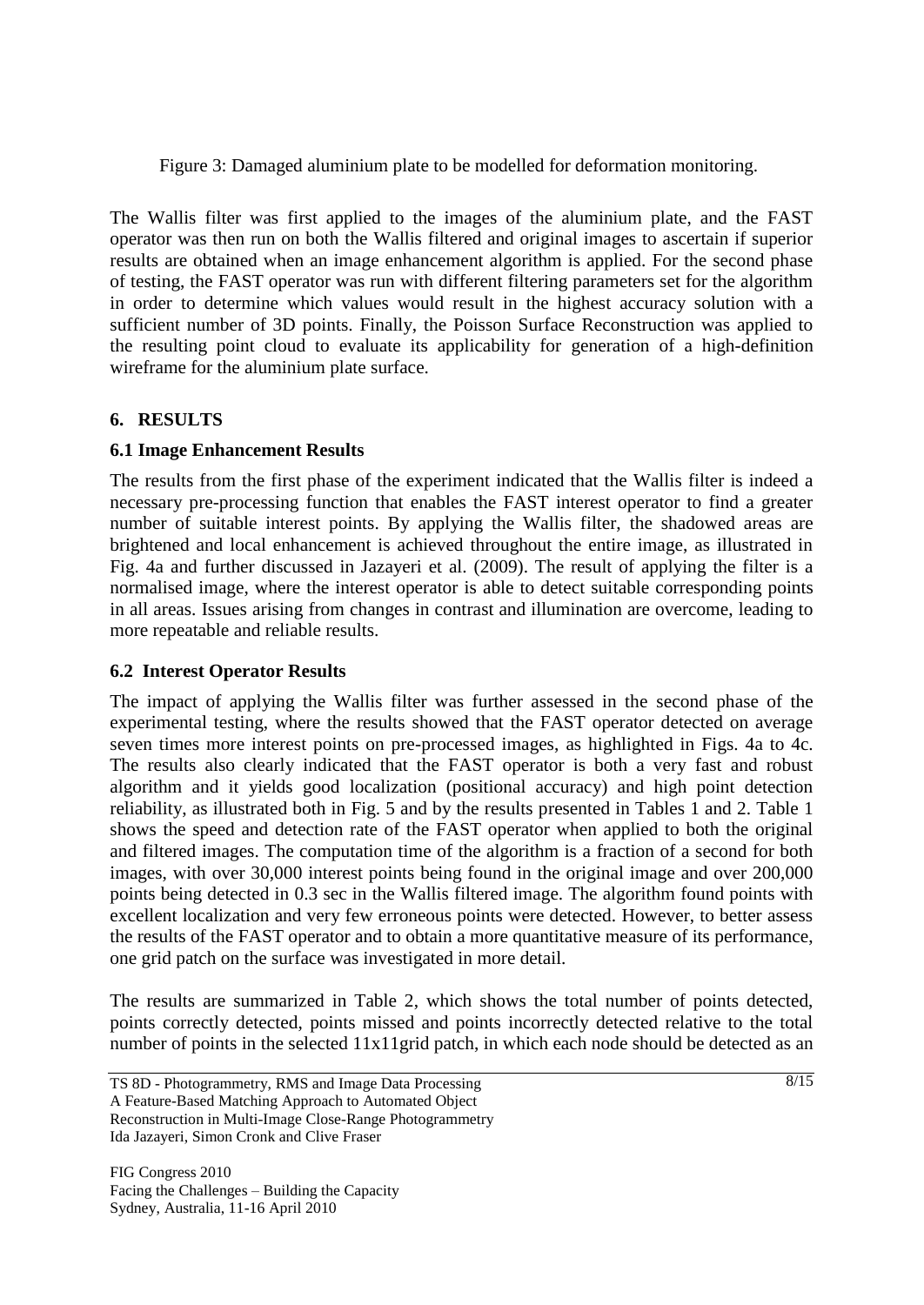interest point. These values are averages of results found for all the images forming the network. Here the FAST operator finds nearly all the nodes on the graph paper (88.4% true interest points) with very few erroneous points being detected (1.8% of total points), and with a low number of points missed (11.6% of the total). The table also shows the localization accuracy of the FAST operator, namely how well it positions each interest point relative to its true location. Using a camera with a pixel size of 0.006mm, such as the Nikon D200 used in this test, the localization of the FAST operator would be 3 to 6 $\mu$ m and thus clearly suitable for high-accuracy measurement. Fig. 5 shows an enlargement of one of the images to graphically illustrate the results of the FAST operator. The localization accuracy is particularly apparent as the central node is detected at its exact location. Furthermore, there are clearly sufficient points detected by the FAST algorithm.



Figure 4: (a) Wallis filtered image; (b) Enlarged area showing FAST interest operator results on Wallis filtered image; (c) Enlarged area showing FAST operator results on original image.



Figure 5: Enlarged area of the aluminium plate test showing FAST operator results.

Table 1: Speed and detection rate of the FAST operator applied to the aluminium plate.

|           | Original Image        | Wallis Filtered Image |                       |  |
|-----------|-----------------------|-----------------------|-----------------------|--|
| Speed (s) | Detection Rate (#pts) | Speed $(s)$           | Detection Rate (#pts) |  |
| $\rm 0.1$ | 30578                 | 0.3                   | 208963                |  |

Table 2: FAST operator results for a selected 11x11, 121 point grid patch.

| Total points detected   | $109(90.1\%)$ |
|-------------------------|---------------|
| Correct points detected | 107 (88.4%)   |
| Points missed           | 14 (11.6%)    |

TS 8D - Photogrammetry, RMS and Image Data Processing A Feature-Based Matching Approach to Automated Object Reconstruction in Multi-Image Close-Range Photogrammetry Ida Jazayeri, Simon Cronk and Clive Fraser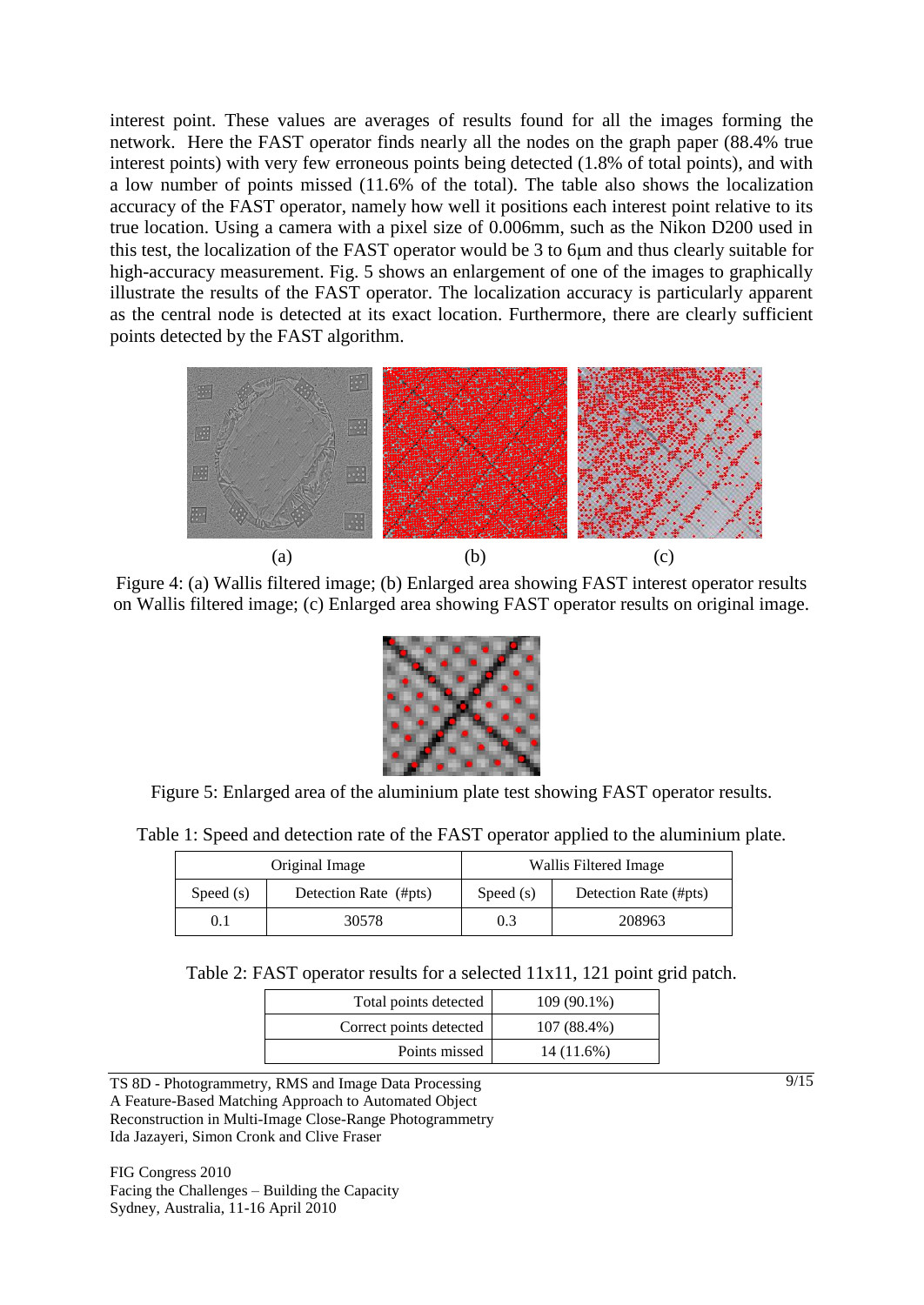| Incorrect points detected | $2(1.8\%)$        |
|---------------------------|-------------------|
| Localization (pixels)     | $0.5 - 1$         |
| Localization (mm)         | $0.0031 - 0.0061$ |

In order to have more control over the number of interest points detected by the FAST operator, a filtering function was added to the algorithm. The filter works by assessing the quality of each interest point found, and eliminating all points below a user-defined quality threshold. The quality measure is based on the score function value *V* (Eq. 2), where interest points with high score values are regarded as being of high quality. As the score function values vary with different images, and since the user would not know which values for *V* constitute high scores, the filtering function works as a percentage filter. This allows the user to determine what percentages of points are to be retained, based on the score function values of all the points detected, ie if the user selects a filter value of 80%, only 20% of detected points, those with the highest score function values, will be retained. This ensures that only interest points of optimal quality are used in subsequent feature-based matching.

### **6.3 Object Point Accuracy**

Shown in Tables 3a and 3b are summaries of the object point determination results from the multi-image feature-based matching and photogrammetric triangulation of interest points detected via the FAST operator. For each of four Quality Filter values, 80%, 90%, 95% and 99%, the tables list the RMS value of image coordinate residuals, the mean standard error of object point coordinates, the corresponding relative accuracy, the number of points resulting from the final bundle adjustment and the number of erroneous points. The erroneous points comprise those which met image matching criteria but were rejected in the final bundle adjustment. In all cases, the minimum number of imaging rays for an object point was set at 4, the maximum possible being 8.

| Quality<br>filter<br>value<br>$(\%)$ | RMS of<br>image coord<br>residuals<br>(pixels) | Mean std. error<br>of 3D surface<br>points (mm) | Relative object<br>point accuracy | Number of 3D<br>matched points<br>from final bundle<br>adjustment | Number of<br>erroneous<br>points |
|--------------------------------------|------------------------------------------------|-------------------------------------------------|-----------------------------------|-------------------------------------------------------------------|----------------------------------|
| 80                                   | 0.45                                           | 0.044                                           | 1:18,000                          | 1518                                                              | 36                               |
| 90                                   | 0.33                                           | 0.040                                           | 1:20,000                          | 895                                                               |                                  |
| 95                                   | 0.28                                           | 0.038                                           | 1:21,000                          | 504                                                               |                                  |
| 99                                   | 0.28                                           | 0.029                                           | 1:26,000                          | 193                                                               |                                  |

Table 3a: Object point accuracy for network of original (unfiltered) images.

|  |  |  | Table 3b: Object point accuracy for network of Wallis filtered images. |  |  |
|--|--|--|------------------------------------------------------------------------|--|--|
|  |  |  |                                                                        |  |  |

| Ouality<br>filter<br>value<br>$(\% )$ | RMS of<br>image coord<br>residuals<br>(pixels) | Mean std. error<br>of 3D surface<br>points (mm) | Relative object<br>point accuracy | Number of 3D<br>matched points<br>from final bundle<br>adjustment | Number of<br>erroneous<br>points |
|---------------------------------------|------------------------------------------------|-------------------------------------------------|-----------------------------------|-------------------------------------------------------------------|----------------------------------|
| 80                                    | 0.79                                           | 0.077                                           | 1:10000                           | 6798                                                              | 3051                             |

TS 8D - Photogrammetry, RMS and Image Data Processing A Feature-Based Matching Approach to Automated Object Reconstruction in Multi-Image Close-Range Photogrammetry Ida Jazayeri, Simon Cronk and Clive Fraser

FIG Congress 2010 Facing the Challenges – Building the Capacity Sydney, Australia, 11-16 April 2010

 $\sqrt{10/15}$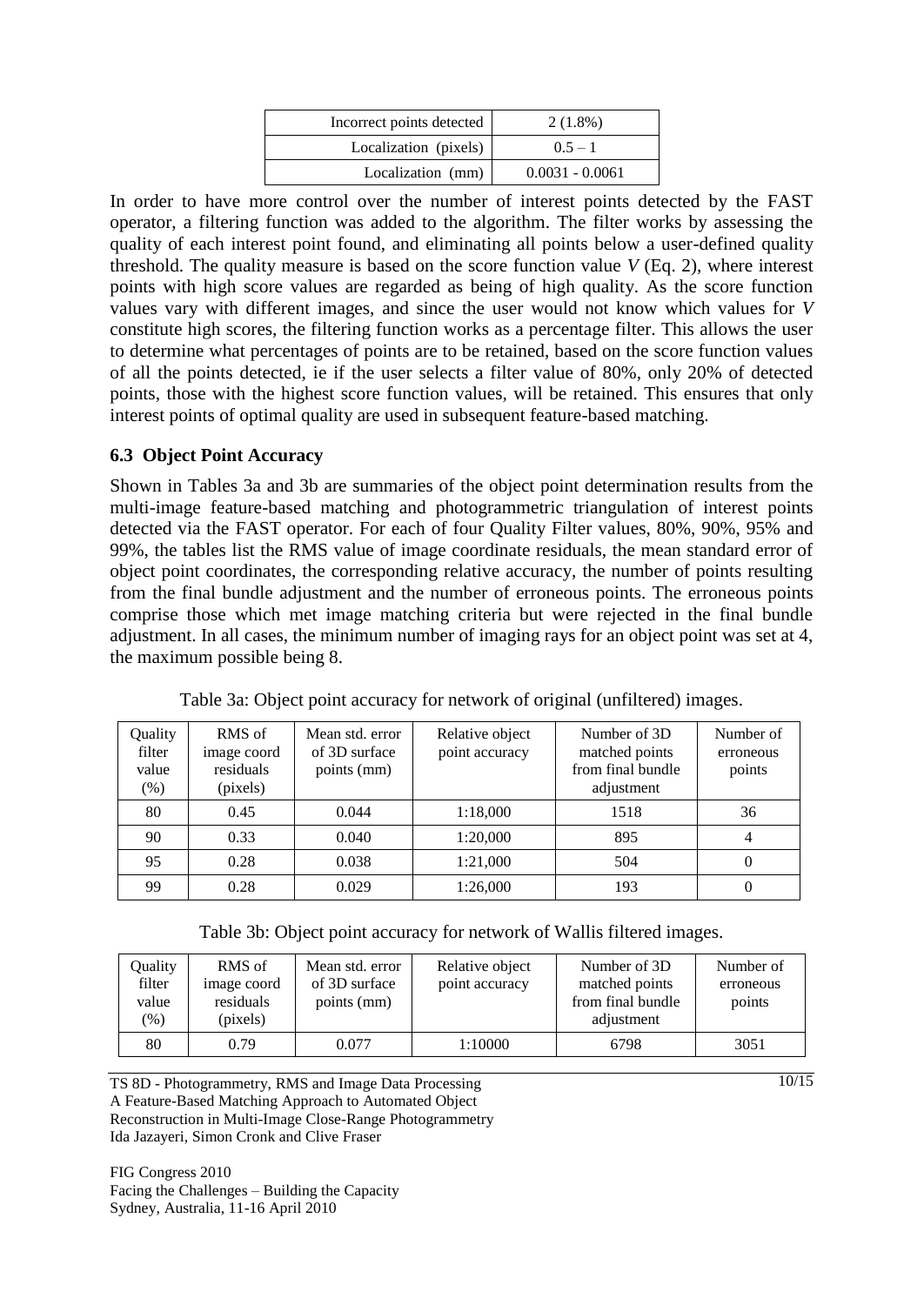| 90 | 0.43 | 0.051 | 1:16000 | 3826 | 177 |
|----|------|-------|---------|------|-----|
| 95 | 0.29 | 0.048 | l:17000 | 2278 |     |
| 99 | 0.30 | 0.038 | 1:21000 | 248  |     |

In applying feature-based matching to the eight images of the plate network, without any quality filtering, some 64,000 points were found to meet the criteria of acceptable matches for subsequent 3D determination. The minimum number of rays set for this matching was three. The results, as anticipated were not acceptable, with possibly 60% or more of the 3D points constituting gross errors. When the FAST quality filter was applied, the number of resulting surface points dropped quite dramatically, as did the number of erroneous points. It can be seen from Tables 3a and 3b, that retention of only 20% of the candidate 2D FAST-detected interest points results in 1518 3D points in the original, unfiltered images, with only 36 of these being wrong point solutions. The corresponding figures for the Wallis filtered case are 6800 and 3050, ie 50% of the points were still erroneous. However, when the quality factor was set to 0.95, the resulting number of valid surface points for the Wallis filter case fell to a still quite dense coverage of 2280, while the number of rejected points dropped to less than 10. The corresponding number of surface points for the unfiltered case is lower, at 500, but here there are no erroneous 3D point determinations. The retention of only the best 5% or so of the detected interest points produced a very reliable 3D point cloud, as judged by the absence of point rejections in the final bundle adjustment process.

As the quality tolerance on the FAST interest points tightens, so the RMS value of image coordinate misclosures in the final bundle adjustment reduces and the internal photogrammetric accuracy thus improves, again as expected. This has a scaling effect on the *a posteriori* standard error estimates for the 3D surface points, which in the case considered reached a level of between 0.03 and 0.05mm for the best 5% of matched interest points. The corresponding proportional accuracy range for the 0.8m diameter aluminium plate segment were 1:16,000 to 1:26,000. The majority of this variation was accounted for by variations in the overall image misclosure values (RMS of image coordinates) rather than by differences in ray intersection geometry. For the 5% of retained interest points, the image coordinate residuals again suggested a matching accuracy in image space of about 0.3 pixels.

Although higher accuracy can be achieved when more points are filtered, the resulting point cloud can become too sparse to meet the requirements for fine resolution mesh generation. On the other hand, if less than 90% of the points are filtered, too many erroneous points may result, thus reducing the final accuracy of the network. This is highlighted by the 80% quality filter case in Table 3(b) for which almost half of the 3D points determined from the Wallis filtered images are rejected as erroneous matches.

## **6.4 Poisson Surface Reconstruction Results**

The mesh generation results indicated that Poisson Surface Reconstruction is a very fast and effective solution for fine resolution, high-accuracy mesh generation. In the case of the aluminium plate measurement test, the surface mesh (Fig. 6a) was obtained fully automatically, with no post-processing required. The results from other test objects also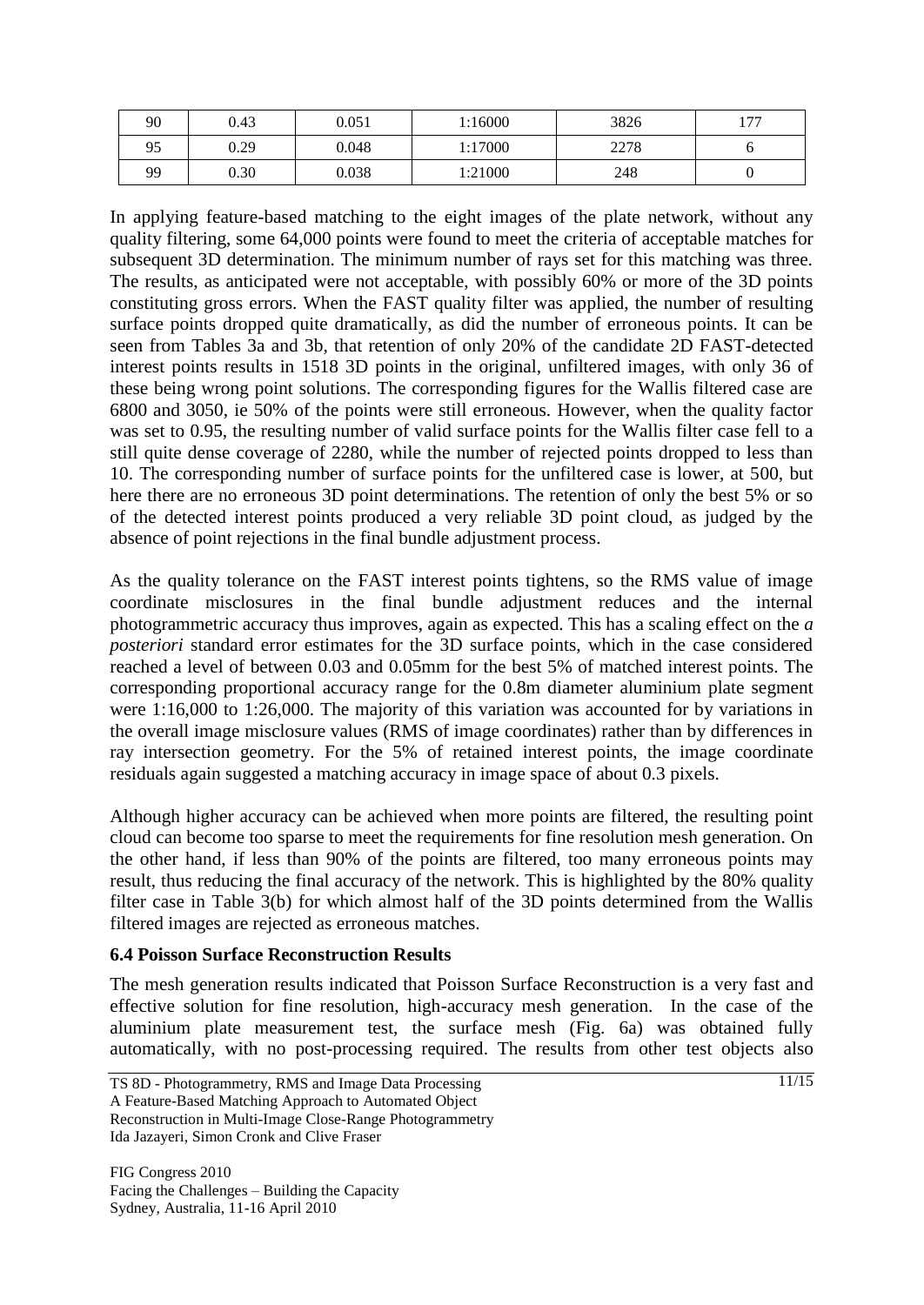indicated that the Poisson Surface Reconstruction is well suited to the task of fully automatic mesh generation for accurate 3D surface modelling and representation.





For many applications, such as surface deformation modelling, generation of the surface model represents the end point of the overall 3D measurement process. In the context of visualisation, however, the triangulated surface model forms the input data to follow-on automatic rendering and photo texturing operations. Discounting issues of radiometric balancing, the texturing is a relatively straightforward operation achieved via back-projection of the mesh triangles into the most appropriate images of the network, these being selected using view-dependence criteria and radiometric considerations. The resulting photo-realistic model of the aluminium plate example is shown in Figs. 6b and 6c.

## **CONCLUDING REMARKS**

In its examination of three operational stages required for the goal of fully automatic 3D object reconstruction from convergent multi-image photogrammetric networks to be realised, this investigation has highlighted the benefits of the Wallis filter for image pre-processing and the applicability of the FAST operator as an ideal interest point detector for feature-based matching. The performance of the FAST operator is very impressive in terms of the number of interest points detected, speed of detection and the accuracy of localisation. The Poisson

TS 8D - Photogrammetry, RMS and Image Data Processing A Feature-Based Matching Approach to Automated Object Reconstruction in Multi-Image Close-Range Photogrammetry Ida Jazayeri, Simon Cronk and Clive Fraser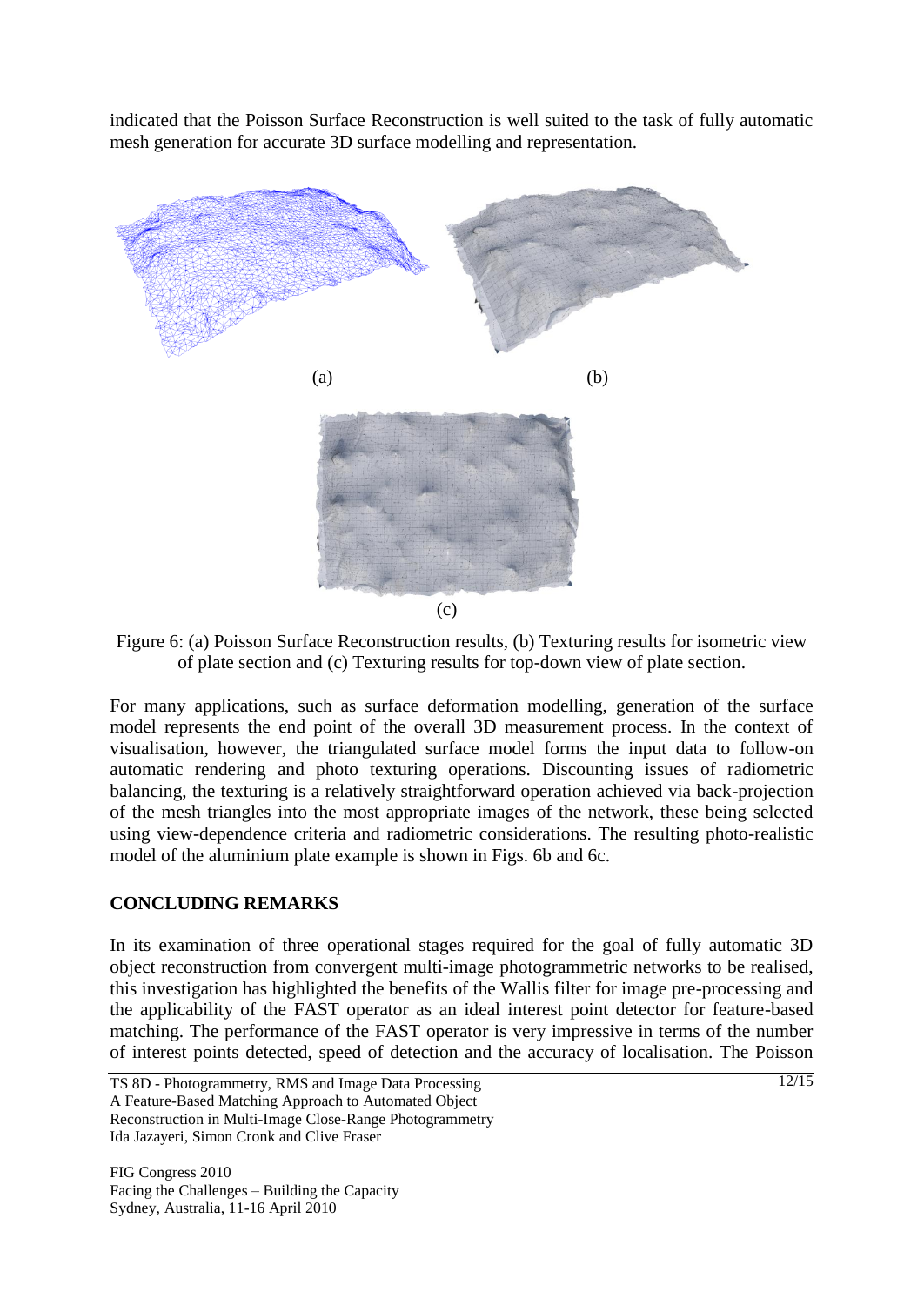Surface Reconstruction results also indicated that the algorithm is well suited to the task of mesh generation for accurate 3D surface modelling and representation. Finally, it is noteworthy that the final surface representations in Fig. 6 were generated fully automatically from image mensuration, through network orientation, feature-based matching and object point triangulation, to mesh generation and texturing, thus illustrating that the viability of the concept of a feature-based matching approach to high-accuracy, detailed surface reconstruction and modelling within convergent close-range photogrammetric networks.

### **REFERENCES**

- Baltsavias, E. P., 1991. Multiphoto geometrically constrained matching, *PhD dissertation,*  Institute of Geodesy and Photogrammetry, ETH Zurich, No. 49, 221 p.
- Baltsavias, E.P., Li, H., Mason, S., Stefanidis, A. & Sinning, M., 1996. Comparison of two digital photogrammetric systems with emphasis on DTM generation: Case study glacier measurement, *Int. Arch. Photogramm., Rem. Sens.*, Vienna, 31(B4): 104-109.
- Cronk, S., Fraser, C.S. and Hanley, H.B., 2006. Automatic Calibration of Colour Digital Cameras. *Photogammetric Record*, 21(116): 355-372.
- Delaunay, B., 1934. Sur la sphere vide. *Bull. Acad. Science USSR V11: Class. Sci. Mat. Nat.,*  pp. 793-800.
- Fraser, C.S., 2006. Evolution of Network Orientation Procedures. *Int. Arch. Photogramm., Rem. Sens. & Spatial Inform.,* Dresden*,* 35(5): 114-120.
- Jazayeri, I., Fraser, C.S. (2009) Interest Operators for Feature-Based Matching in Close-Range Photogrammetry. *Photogrammetric Record* (in press).
- Kazhdan, M., Bolitho, M., Hoppe, H., 2006. Poisson Surface Reconstruction. *Eurographics SGP*, pp 61-70
- Ohdake, T. & Chikatsu, H., 2005. 3D modelling of high relief sculpture using image based integrated measurement system. *Int. Arch. Photogramm., Rem. Sens. & Spatial Inform. Sc.*, 36(5/W17), unpaginated CD-ROM.
- Otepka, J.O., Hanley, H.B. and Fraser, C.S. , 2002. Algorithm Developments for Automated Off-Line Vision Metrology*. Int. Arch. Photogramm., Rem. Sens.*, 34(5): 60-67.
- Lowe, D.G., 2004. Distinctive image features from scale-invariant keypoints. *International Journal of Computer Vision*, 60(2): 91-110.
- Remondino, F., 2006a. Image-based modelling for object and human reconstruction, *Ph.D. dissertation,* Inst. of Geodesy and Photogrammetry, ETH Zurich, No. 91, 174p.
- Remondino, F., 2006b. Detectors and descriptors for photogrammetric applications, *Int. Arch. Photogramm., Rem. Sens. & Spatial Inform. Sc.*, 36(3): 49-54.
- Rodehorst, V. & Koshan, A., 2006. Comparison and evaluation of feature point detections. *Proc. of the 5th Int. Symp. Turkish-German Joint Geodetic Days,* Gruendig, L. and Altan, M.O. (Eds.), Technical University of Berlin, ISBN 3-9809030-4-4, Berlin.

TS 8D - Photogrammetry, RMS and Image Data Processing A Feature-Based Matching Approach to Automated Object Reconstruction in Multi-Image Close-Range Photogrammetry Ida Jazayeri, Simon Cronk and Clive Fraser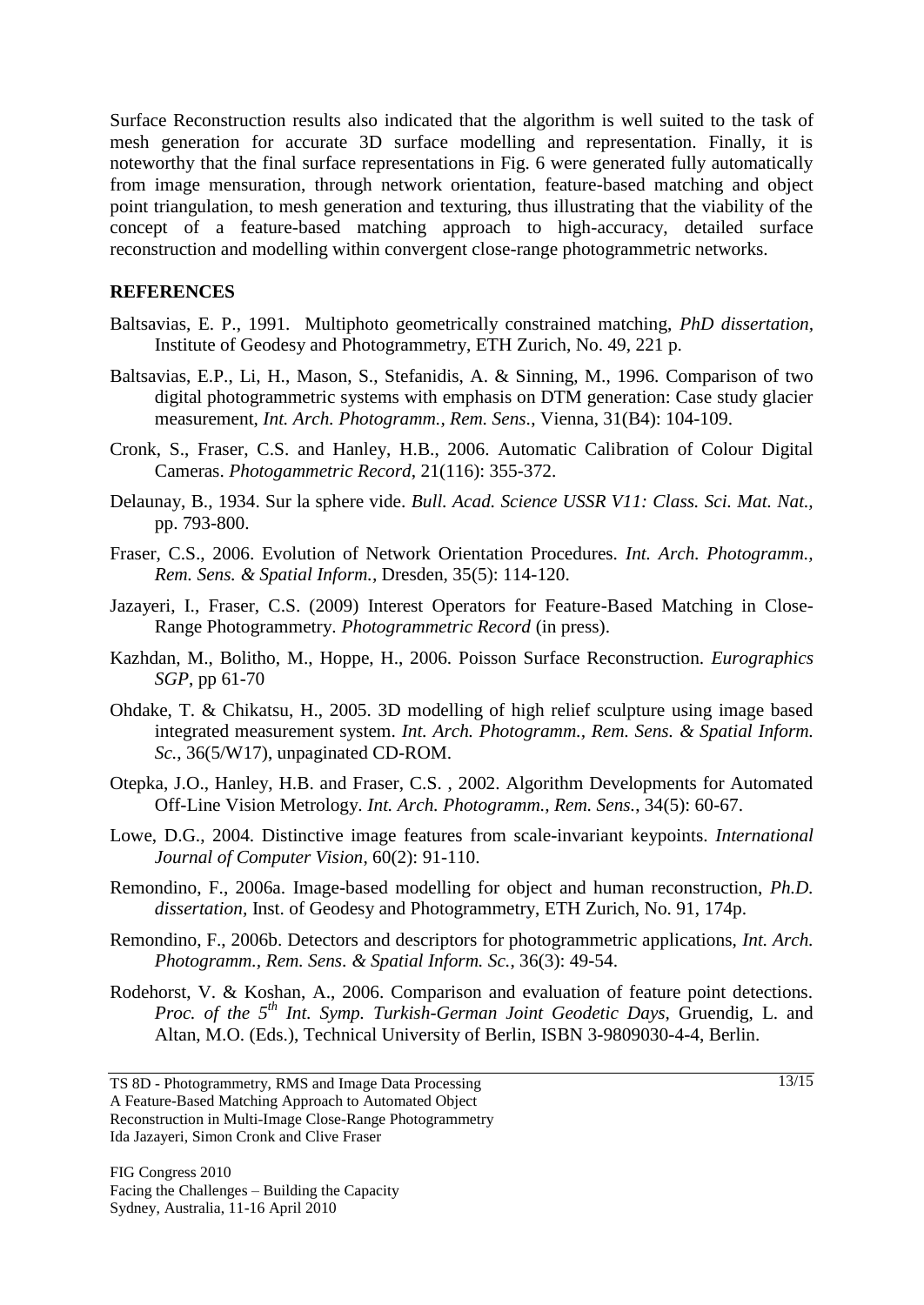- Rosten, E. & Drummond, T., 2006. Machine learning for high-speed corner detection, *Proc. of European Conference on Computer Vision*, Graz, Austria, pp. 430-443.
- Sabel, J.C, 1999. *Calibration and 3D Reconstruction for Multi-Camera Marker Based Motion Measurement*, PhD thesis, Faculty of Applied Physics, Tech. Univ. Delft, Netherlands.
- Schmid, C, Mohr, R & Bauckhage, C., 2000. Evaluation of interest point detectors. *International Journal of Computer Vision*, 37(2):151-172.
- Seiz, G., Baltsavias, E.P.& Grün, A., 2002. Cloud Mapping from Ground: Use of Photogrammetric Methods, *Photogramm. Eng. & Remote Sensing,* 68(9): 941-951.
- Smith, S.M. & Brady, J.M., 1997. SUSAN A new approach to low level image processing. *International Journal of Computer Vision*, 23(1): 45-78.
- Wallis, K.F., 1976. Seasonal adjustment and relations between variables *Journal of the American Statistical Association,* 69(345):18-31.

### **CONTACTS**

Ms Ida Jazayeri Department of Geomatics The University of Melbourne Melbourne 3010 AUSTRALIA Tel. + 61 410 760 577 Fax + 61 3 9347 2916 Email: i.jazayeri@pgrad.unimelb.edu.au

Dr Simon Cronk Department of Geomatics The University of Melbourne Melbourne 3010 AUSTRALIA Tel. + 61 3 8344 0357 Fax + 61 3 9347 2916 Email: cronks@unimelb.edu.au

Prof Clive Fraser Department of Geomatics The University of Melbourne Melbourne 3010 AUSTRALIA Tel. + 61 3 8344 4117

TS 8D - Photogrammetry, RMS and Image Data Processing A Feature-Based Matching Approach to Automated Object Reconstruction in Multi-Image Close-Range Photogrammetry Ida Jazayeri, Simon Cronk and Clive Fraser

FIG Congress 2010 Facing the Challenges – Building the Capacity Sydney, Australia, 11-16 April 2010

 $\frac{14}{15}$